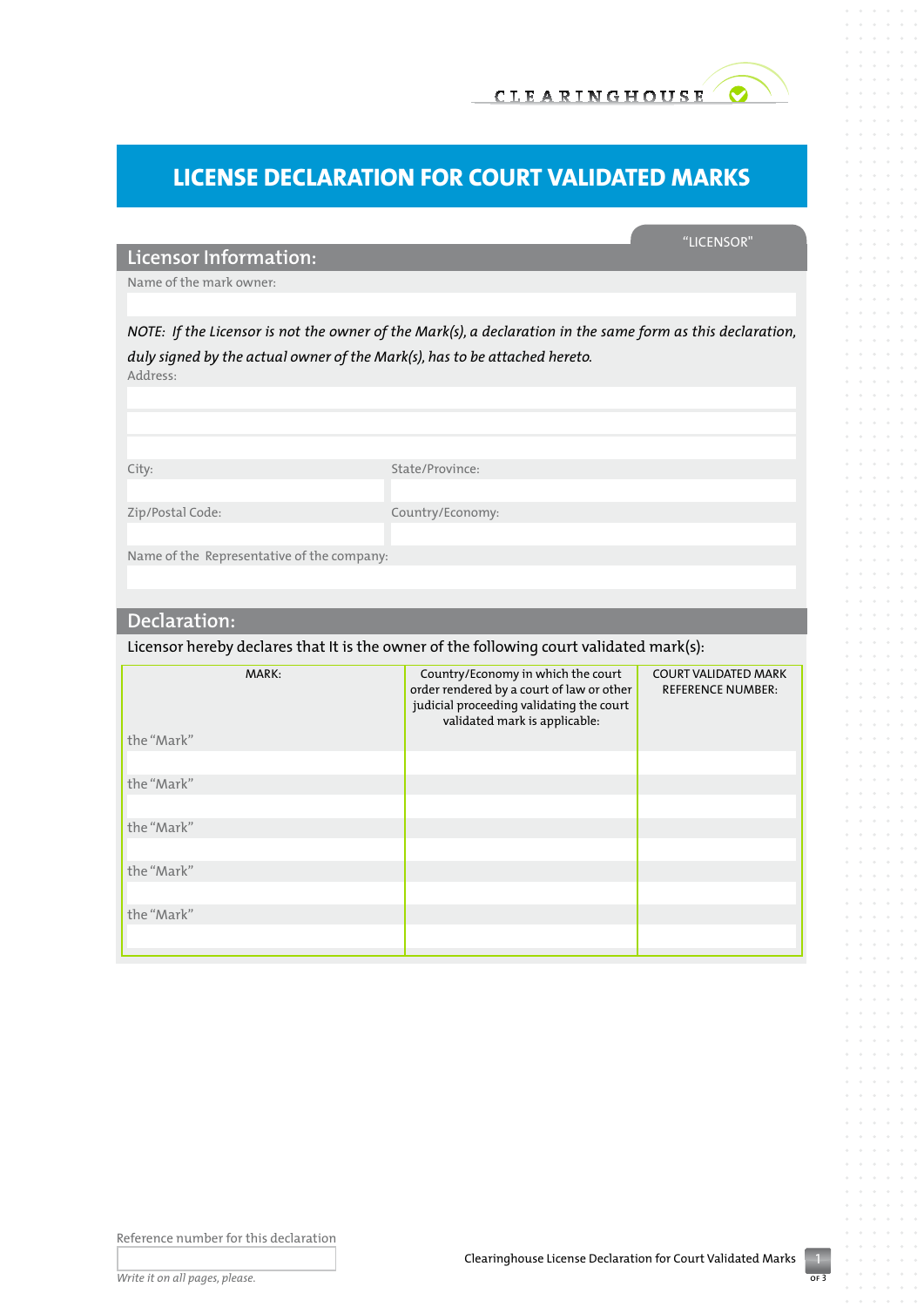

|                             |                  | "LICENSEE" |
|-----------------------------|------------------|------------|
| Licensee Information:       |                  |            |
| Name:                       |                  |            |
|                             |                  |            |
| Address:                    |                  |            |
|                             |                  |            |
|                             |                  |            |
|                             |                  |            |
| City:                       | State/Province:  |            |
|                             |                  |            |
| Zip/Postal Code:            | Country/Economy: |            |
|                             |                  |            |
| Name of the Representative: |                  |            |
|                             |                  |            |

## To apply for the registration of the Mark Record in the Clearinghouse:

| MARK:      | Country/Economy in which the court<br>order rendered by a court of law or other<br>judicial proceeding validating the court<br>validated mark is applicable: | <b>COURT VALIDATED MARK</b><br><b>REFERENCE NUMBER:</b> |
|------------|--------------------------------------------------------------------------------------------------------------------------------------------------------------|---------------------------------------------------------|
| the "Mark" |                                                                                                                                                              |                                                         |
| the "Mark" |                                                                                                                                                              |                                                         |
| the "Mark" |                                                                                                                                                              |                                                         |
| the "Mark" |                                                                                                                                                              |                                                         |
| the "Mark" |                                                                                                                                                              |                                                         |
|            |                                                                                                                                                              |                                                         |

Reference number for this declaration

 $rac{2}{\sigma}$